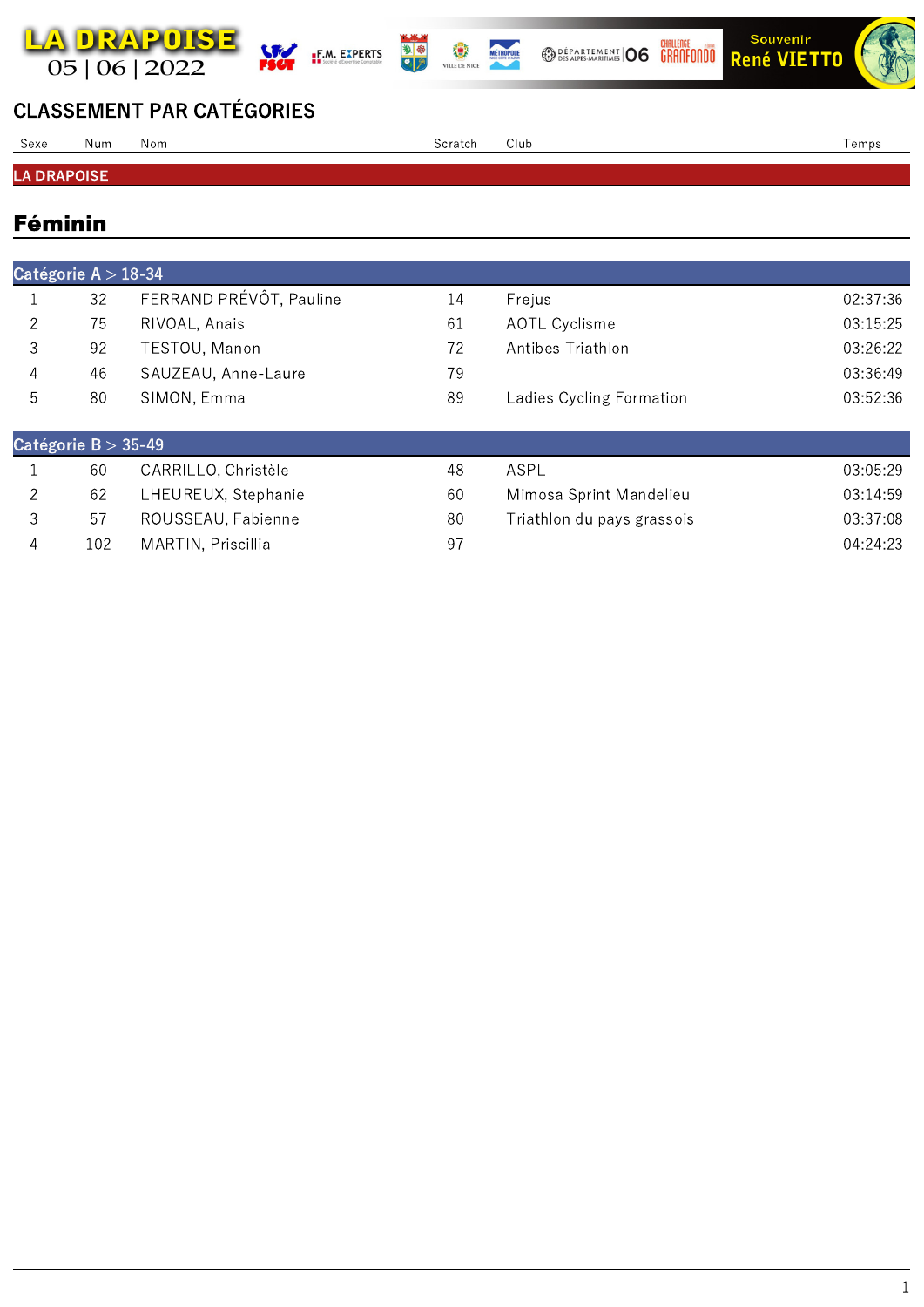









Souvenir

Sexe Num Nom Scratch Club Temps

MÉTROPOLE

## Masculin

|              | Catégorie D $>$ 18-39 |                           |              |                           |          |
|--------------|-----------------------|---------------------------|--------------|---------------------------|----------|
| 1            | 56                    | CHARMES, Quentin          | $\mathbf{1}$ | Team Aotl                 | 02:28:05 |
| $\mathbf{2}$ | 12                    | MAGAUD, Antoine           | $\mathbf{2}$ | Sprinter Nice Metropole   | 02:30:08 |
| 3            | 55                    | CUENIN, David             | 3            |                           | 02:30:09 |
| 4            | 50                    | COCHERIL, William         | 4            | FADAS DU CAUME            | 02:30:11 |
| 5            | 71                    | RABILLER, Gael            | 6            | <b>TERRA TEAM</b>         | 02:32:12 |
| 6            | 54                    | RAMOS, Jeremy             | 8            |                           | 02:33:11 |
| 7            | 52                    | DERVIEAU, Dany            | 10           |                           | 02:37:13 |
| 8            | 82                    | FERRARO, Quentin          | 11           |                           | 02:37:23 |
| 9            | 30                    | POUCHOL, Fabien           | 12           |                           | 02:37:28 |
| 10           | 85                    | <b>BECCHETTI, Nicolas</b> | 13           | SPRINTER NICE METROPOLE   | 02:37:29 |
| 11           | 100                   | <b>BOULENGER, Cyril</b>   | 16           | Vs biot                   | 02:38:18 |
| 12           | 28                    | SIC, Guillaume            | 18           | <b>OCC ANTIBES</b>        | 02:41:25 |
| 13           | 90                    | DAVERDIN, Maxime          | 20           |                           | 02:45:02 |
| 14           | 42                    | CHANUT, Julien            | 22           | CARROS TEAM CYCLISTE      | 02:46:40 |
| 15           | 22                    | TRIPICCHIO, Cyril         | 25           | cyclo et randonneurs      | 02:48:04 |
| 16           | 64                    | PEGON, Mathieu            | 29           | <b>VELO CLUB DE BREIL</b> | 02:52:12 |
| 17           | 104                   | THEVENOT, Guillaume       | 31           |                           | 02:55:05 |
| 18           | 16                    | GROSJEAN, Guillaume       | 33           |                           | 02:55:13 |
| 19           | 79                    | PAUDOIE, Yoann            | 34           |                           | 02:55:40 |
| 20           | 101                   | PAPAZIAN, Romain          | 36           |                           | 02:58:17 |
| 21           | 77                    | VAUQUET, Victor           | 37           |                           | 02:59:49 |
| 22           | 53                    | JAYMES, Jérémie           | 38           | AS MURET CYCLISTE         | 03:00:27 |
| 23           | 68                    | DELAHAYE, Julien          | 39           | AS CARCNOUX               | 03:00:51 |
| 24           | 29                    | BERÇU, Xavier             | 40           | <b>OCC Antibes</b>        | 03:01:05 |
| 25           | 88                    | GUERIN, Gauthier          | 41           |                           | 03:01:24 |
| 26           | 41                    | CIANCI, Adrien            | 49           |                           | 03:07:44 |
| 27           | 8                     | PINONI, Stéphane          | 50           |                           | 03:08:56 |
| 28           | 9                     | ANTOINE, Alexandre        | 54           |                           | 03:11:28 |
| 29           | 6                     | VARNEY, Sébastien         | 55           |                           | 03:11:35 |
| 30           | 31                    | MAILLARD, Léo             | 56           | Azur Cycling              | 03:12:23 |
| 31           | 27                    | MORVAN, Arthur            | 62           |                           | 03:15:27 |
| 32           | $\mathbf{1}$          | MAFFEI, Gwennaël          | 65           | Vélo Club de Marseille    | 03:17:47 |
| 33           | 72                    | AMARAL COELHO, Mathieu    | 68           |                           | 03:20:35 |
| 34           | 61                    | PASERO, Jean              | 69           |                           | 03:21:59 |
| 35           | $\overline{2}$        | PRANDI, Julien            | 71           | <b>SPOC</b>               | 03:25:32 |
| 36           | 37                    | GIANSILY, Guillaume       | 76           | <b>CSPM VTT</b>           | 03:33:51 |
| 37           | 44                    | PITRAT, Antoine           | 86           |                           | 03:44:42 |
| 38           | 94                    | FRANCK, Petremann         | 94           |                           | 04:13:41 |
|              |                       |                           |              |                           |          |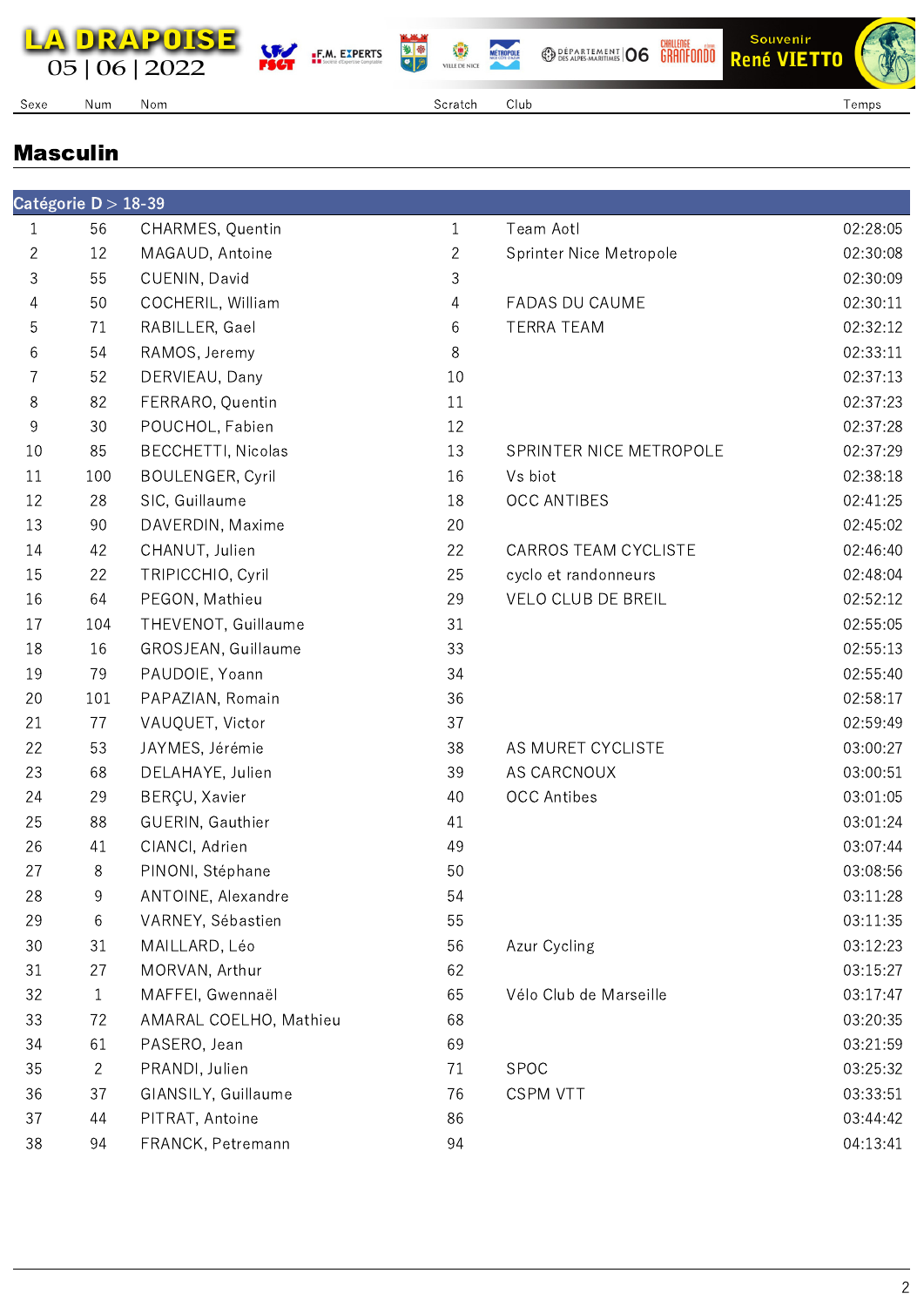









Sexe Num Nom Scratch Club Temps

MÉTROPOLE

|              | Catégorie $E > 40-49$ |                               |      |                              |          |
|--------------|-----------------------|-------------------------------|------|------------------------------|----------|
| $\mathbf{1}$ | 93                    | SAGNIER, Jean François        | 5    | Gran fondo                   | 02:30:46 |
| $\mathbf{2}$ | 95                    | WAYMEL, Cédric                | 7    | Team SPOC                    | 02:32:38 |
| 3            | 73                    | GABRILLARGUES, Karim          | 9    | <b>TERRA TEAM</b>            | 02:37:00 |
| 4            | 35                    | VOLET, Fabien                 | 15   | <b>MSM</b>                   | 02:38:02 |
| 5            | 58                    | RAYNAUD, David                | 17   | CAVIGAL NICE SPORTS          | 02:38:19 |
| 6            | 7                     | PETIT, Gonzague               | 19   |                              | 02:41:26 |
| 7            | 49                    | TUFFET, Philippe              | 21   | Mimosa Sprint Mandelieu      | 02:45:41 |
| 8            | 86                    | CERUTTI, Riccardo             | 23   | Mentecorpo                   | 02:47:00 |
| 9            | 33                    | COLLOMP, Sylvain              | 26   |                              | 02:50:46 |
| 10           | 83                    | CALMELS, Stephane             | 27   | Asspn                        | 02:51:00 |
| 11           | 5                     | ZUPUS, Mathieu                | 42   | Cavigal                      | 03:01:36 |
| 12           | 25                    | GAGNAIRE, Olivier             | 43   | <b>CC CONTES</b>             | 03:01:39 |
| 13           | 13                    | IMBERT, Fabrice               | 45   |                              | 03:03:05 |
| 14           | 84                    | KEVIN, Emery                  | 47   | Mimosa sprint Mandelieu      | 03:04:14 |
| 15           | 76                    | DE PASQUALIN - CLAUDE, Thomas | 53   | Vc la pomme marseille        | 03:11:02 |
| 16           | 21                    | PECOURT, Cyril                | 57   | club des cyclos et rando     | 03:13:01 |
| 17           | 19                    | DI SERVI, Olivier             | 58   | club cyclo et rando          | 03:13:02 |
| 18           | 38                    | <b>BUDELOT, Yannick</b>       | 67   | Chamonix mont blanc marathon | 03:19:53 |
| 19           | 98                    | <b>BLANC, Fabrice</b>         | 78   | Velo Sprint Biotois          | 03:36:44 |
| 20           | 15                    | BROSOLO, Emmanuel             | 81   |                              | 03:37:47 |
| 21           | 69                    | SEGUR, Yannick                | 83   | Amicale 27                   | 03:39:23 |
| 22           | 78                    | <b>BUISSART, Laurent</b>      | 87   | Yacht club de cannes         | 03:47:02 |
| 23           | 51                    | SERRA, Jérôme                 | 88   | Club olympique carbonnais    | 03:47:52 |
| a.k.         | 91                    | MICHEA, Frederic              | a.k. |                              | 04:25:13 |

| JALEKUHE I 200-JJ |    |                                |    |                    |          |  |
|-------------------|----|--------------------------------|----|--------------------|----------|--|
|                   | 48 | <b>BARBIER, Francois-Marie</b> | 24 | Vélo sprint botois | 02:47:40 |  |
| 2                 | 3  | BRINDEL, Grégoire              | 30 | Mandelieu          | 02:52:22 |  |
| 3                 | 47 | CAROSSI, Jean-Sebastien        | 44 |                    | 03:02:26 |  |
| $\overline{4}$    | 18 | <b>COLOMBANI</b> , Patrice     | 46 | ufolep             | 03:03:41 |  |
| 5                 | 34 | ALAIN, Rizzetto                | 63 | CAVIGAL            | 03:16:11 |  |
| 6                 | 81 | MARECHAL, Franck               | 73 | CERAMICA           | 03:28:31 |  |
|                   | 96 | BRUZI, Thierry                 | 74 |                    | 03:29:02 |  |
| 8                 | 74 | JULLIEN, Jerome                | 75 |                    | 03:32:12 |  |
| 9                 | 24 | JIMENEZ, Manuel                | 84 | cyclo et rando     | 03:41:42 |  |
| 10                | 20 | VACCA, Robert                  | 91 |                    | 03:55:22 |  |
|                   |    |                                |    |                    |          |  |